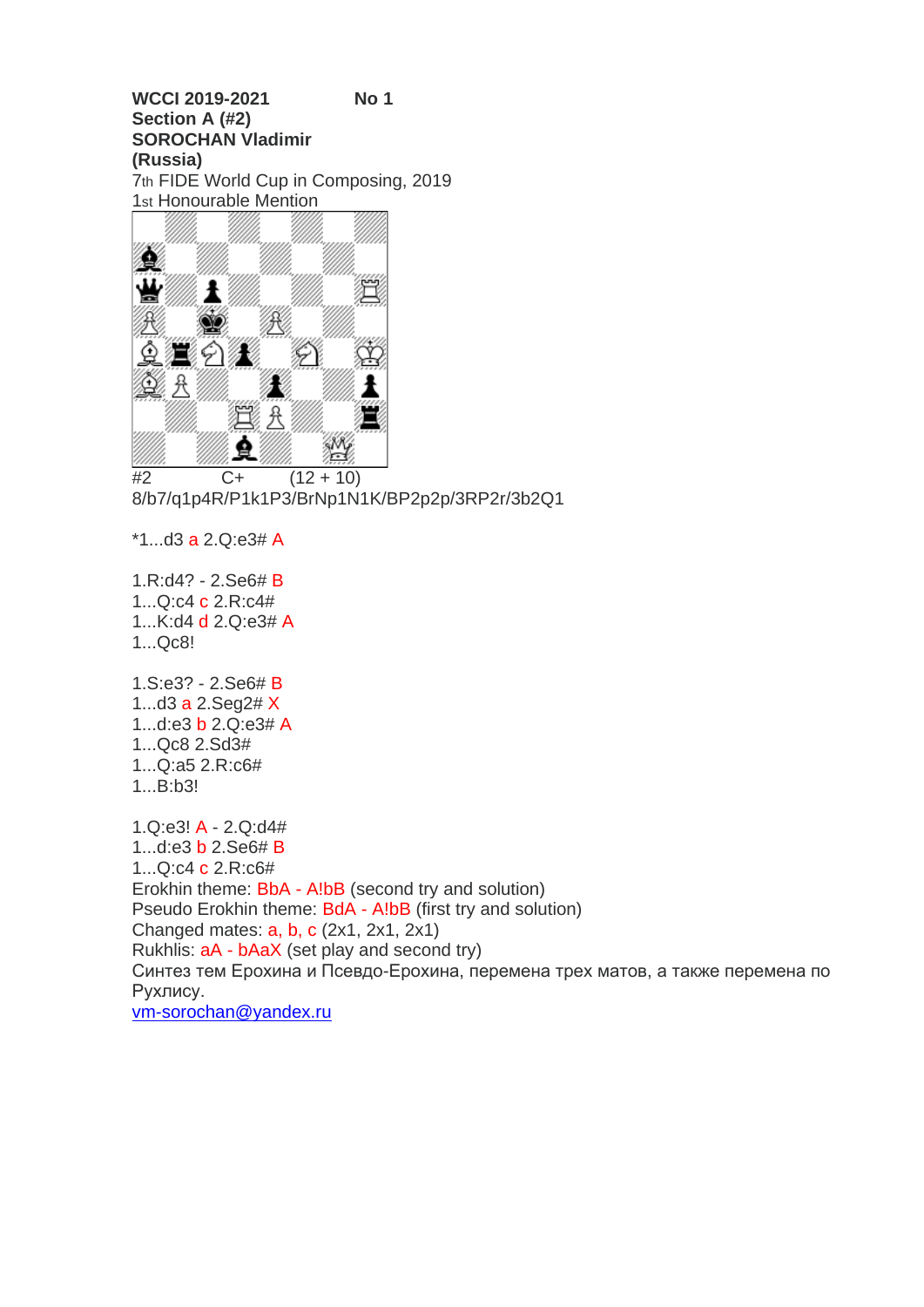**WCCI 2019-2021 No 2 Section A (#2) SOROCHAN Vladimir (Russia)** 1st FRME TT, 2019 (Royal Moroccan Chess Federation) 1st Prize



 $\overline{+2}$  C+ (11 + 11) 1n1Q4/7q/r2Rp1p1/1BkNP1n1/P4P2/bRBp3r/1p5P/1K6

\*1...e:d5 2.R:d5#

1.Sb6? - 2.Bd4# 1...R:a4 b 2.S:a4# 1...Sc6 c 2.R:c6# 1...Sf3! a

1.Sc7? - 2.Bd4# 1...Sf3 a 2.S:e6# 1...Sc6 c 2.S:a6# 1...R:a4! b

1.Sf6? - 2.Bd4# 1...Sf3 a 2.Se4# 1...R:a4 b 2.Qb6# 1...Sc6! c

1.Sb4! - 2.Bd4# 1...Sf3 a 2.S:d3# 1...R:a4 b 2.Qb6# 1...Sc6 c 2.S:a6# (1...R:d6 2.Q:d6#) Cycle of defences and refutations. Theme Kharkov-2 x 3. Changed mates (3x1, 2x1, 2x1). Цикл защит и опровержений. Тема Харьков-2 х 3. Перемена трех матов. [vm-sorochan@yandex.ru](https://e.mail.ru/compose/?mailto=mailto%3avm%2dsorochan@yandex.ru)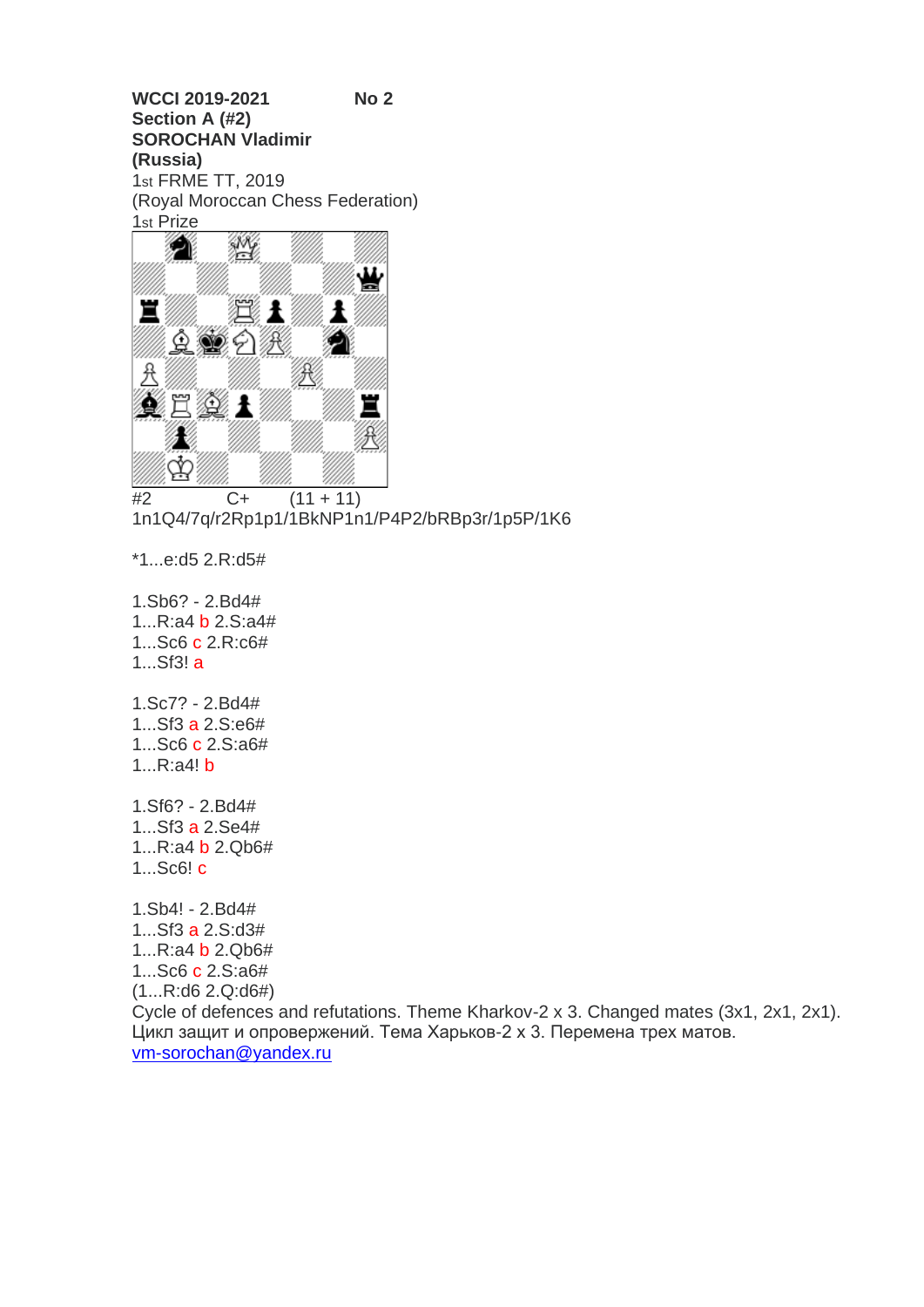**WCCI 2019-2021 No 3 Section A (#2) SOROCHAN Vladimir (Russia)** MK Sergey Burmistrov, 2019 2nd Special Prize



 $#2$  C+  $(11 + 8)$ 6K1/1n2R3/4N1N1/pB1k3P/4p2Q/2b5/2PP2bB/qn2R3

1.Qf2? - 2.Sc7# A 1...e3 a 2.Q:g2# 1...Bd4 2.c4# 1...Be5! c

1.Bb8(c7)? - 2.Sgf4# B 1...e3 a 2.Qc4# C 1...Be5 c 2.c4# 1...Sd6! b

1.d4! - 2.Qg5# 1...e3 a 2.Sc7# A 1...Sd6 b 2.Sgf4# B 1...e:d3 e.p. 2.Qc4# C 1...Bh3 2.Q:e4# 1...Bd2(:d4) 2.c4# Dombrovskis paradox (Bb! - bB) and effect (Aa - aA), changed mates and defence. Парадокс и эффект Домбровскиса, перемена матов и защиты. [vm-sorochan@yandex.ru](https://e.mail.ru/compose/?mailto=mailto%3avm%2dsorochan@yandex.ru)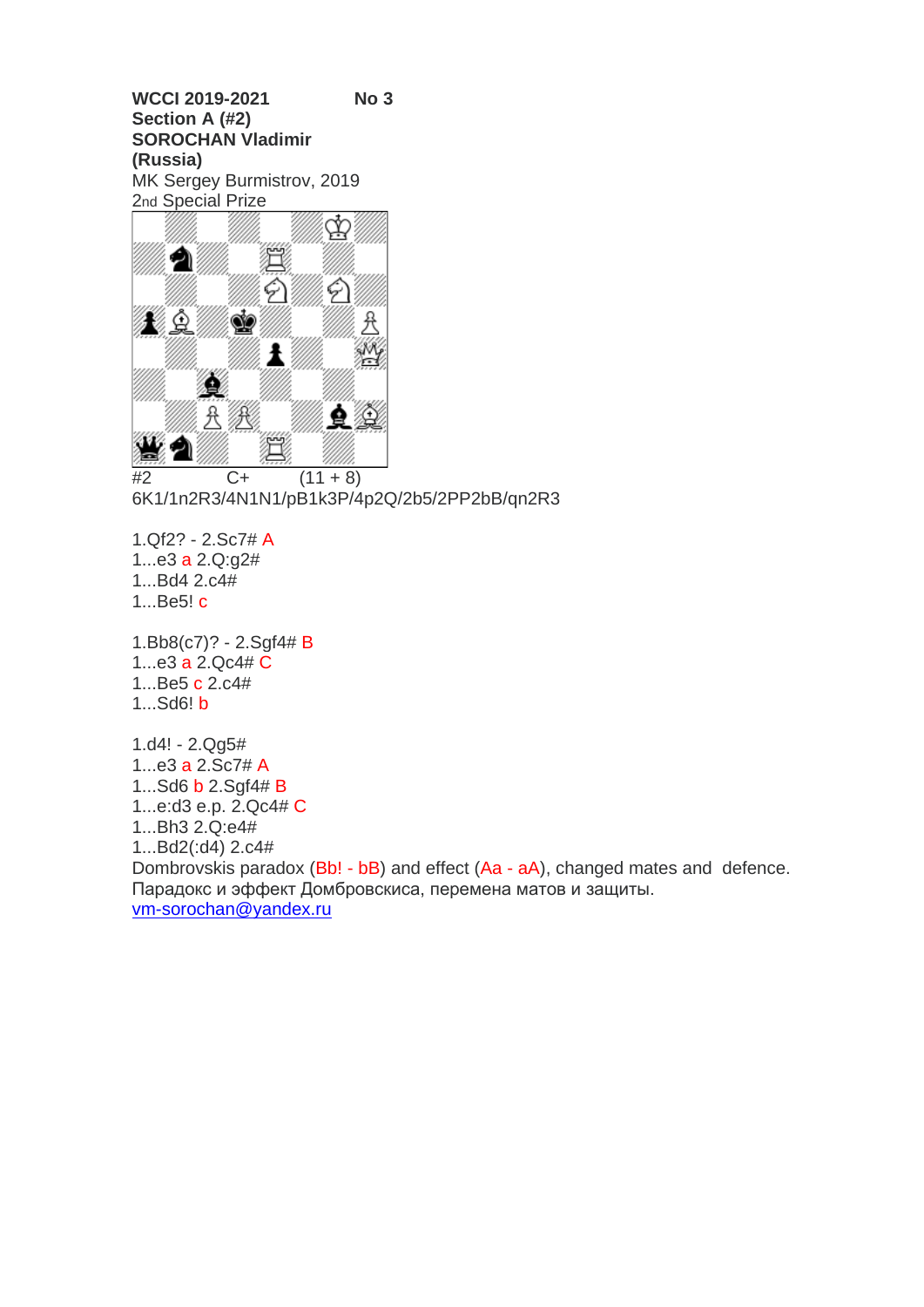**WCCI 2019-2021 No 4 Section A (#2) SOROCHAN Vladimir (Russia)** PROBLEMAS, 2020 4th Prize



 $#2$  C+  $(12 + 9)$ 1b1rr3/1Q6/pNP3p1/3Pk1Nn/1B4P1/p1P1P3/2n5/1B3RK1

1.Rf4? - 2.Sf3#, 2.Sf7# A B 1...R:d5 2.Sc4# C 1...S:e3! a

1.c7? - 2.Sc4# C 1...S:e3 a 2.Sf7# B 1...Sf4!

1.e4? - 2.Sc4# C 1...Se3 a 2.Sf7# B 1...Sf4 2.Qg7# 1...Ba7!

1.Qf7! - 2.Sc4# C 1...S:e3 a 2.Sf3# A 1...Re6 2.Q:e6# Pseudo Le Grand (x2), Dombrovskis (ABa! - aB,aA), Rudenko. Двойной Псевдо Ле Гранд, Домбровскис, Руденко. [vm-sorochan@yandex.ru](https://e.mail.ru/compose/?mailto=mailto%3avm%2dsorochan@yandex.ru)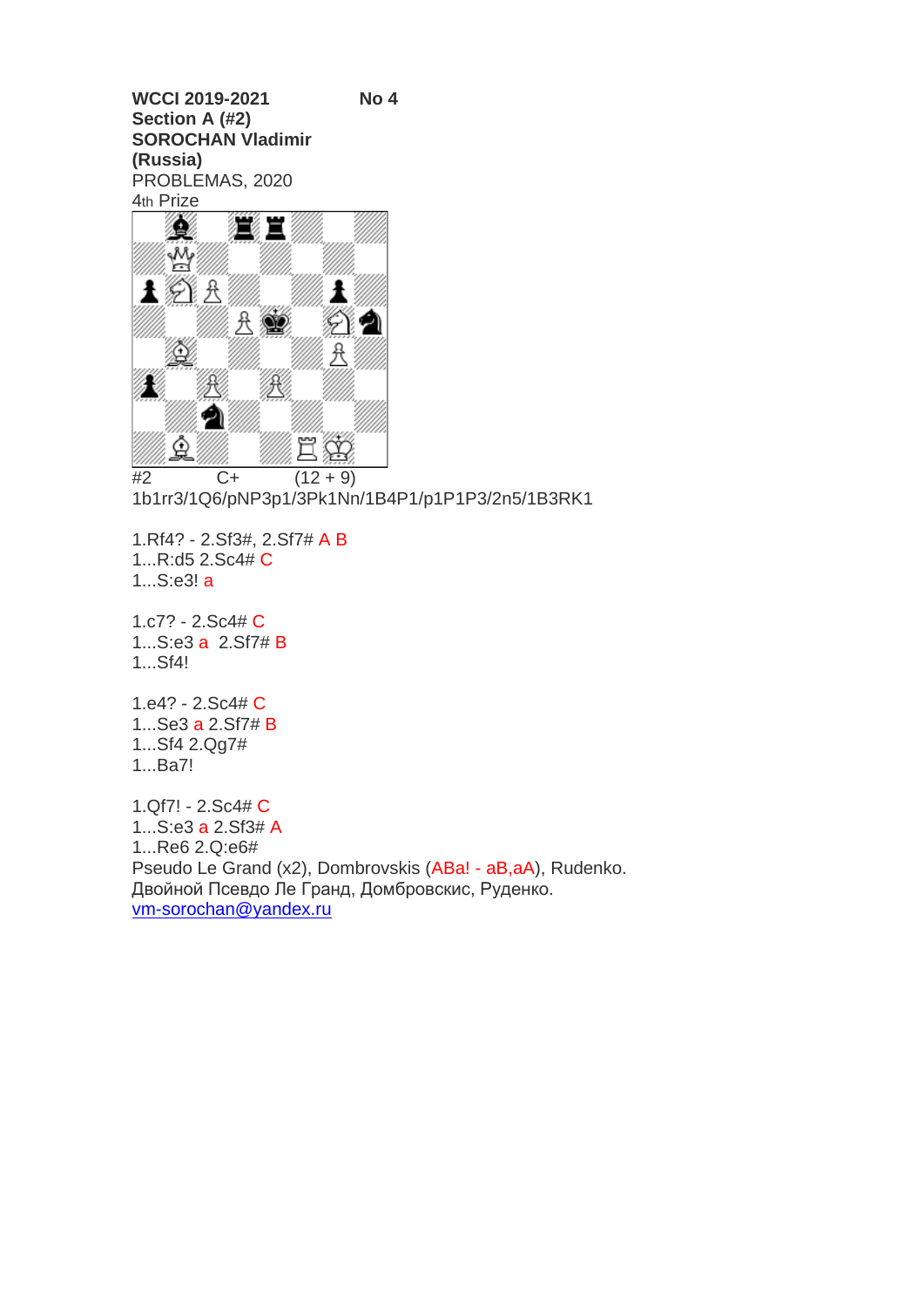**WCCI 2019-2021 No 5 Section A (#2) SOROCHAN Vladimir (Russia)** MK Andrey Lobusov-70, 2021 3rd Honourable Mention



 $#2$  C+  $(10 + 9)$ 2Q4n/3KN3/3N1p2/1pbB1P2/3k4/1RpbRp2/2P2P2/3q4

1.Be6? - 2.Sc6# A

1...Bc~ a 2.Q:c3#

1...Be4 2.R:e4#

1...Bb4!

1.Bc4? - 2.Sc6# A 1...Bc~ a 2.S:b5# B 1...B:f5+ b 2.Se:f5# C (2.Sd:f5+? D) 1...B:c4 2.Re4# 1...B:d6!

1.R:b5! - 2.Q:c5# 1...Bc~ a 2.Sc6# A 1...B:f5+ b 2.Sd:f5# D (2.Se:f5+? C) 1...B:b5+ 2.S:b5# B

 Black correction x2, Dombrovskis effect (Aa - aA), A2 theme, changed mates (3x1, 2x1, Rukhlis), caprise (1...Bb4! - no 2.Q:c3#; 1.Bc4? - no 2.Q:c3#). The first moves of tries and refutations are a kind antimagnet of white and black bishops.

Черная коррекция (в опровержениях) х2, Домбровскис эффект (Аа - аА), сложное разблокирование, перемена матов (3х1, 2х1 и по Рухлису), каприз (1...Bb4! - нет 2.Q:c3#; 1.Bc4? - нет 2.Q:c3#). Вступительные ходы ложных следов и опровержения своеобразный антимагнит белого и черного слонов. [vm-sorochan@yandex.ru](mailto:vm-sorochan@yandex.ru)